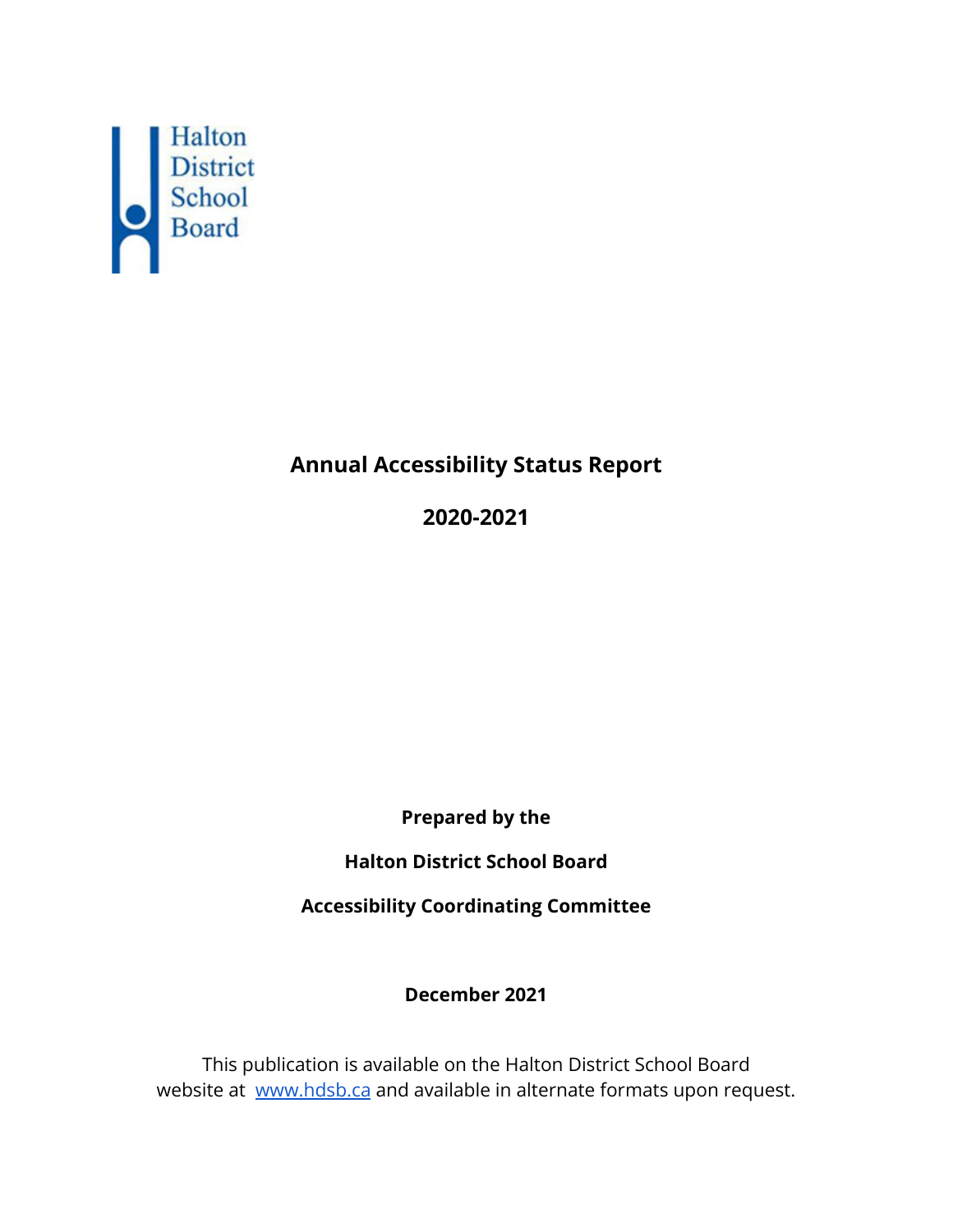### **Introduction**

The Halton District School Board remains committed to supporting and meeting the objectives and requirements of the Accessibility for Ontarians Disabilities Act 2005 (AODA). The Board continues to meet all of the accessibility requirements outlined by the AODA.

The purpose of the Annual Accessibility Report is to highlight the progress made during the 2020-21 school year in providing an environment in all its workplaces and learning spaces that builds independence, dignity, integration and equality of opportunity for students, parents/guardians, staff and the public. The Halton District School Board is committed to the goal of giving persons with disabilities the same opportunity of access to its services in a similar way as these services are available to all others we serve. (Note: The impact of COVID-19 restricted the completion of some actions outlined in operational plans for 2020-2021.)

# **Objectives**

The Annual Accessibility Status Report 2020-2021 supports and reflects the objectives of the HDSB Multi-Year Accessibility Plan (2017-2022) to:

- describe the process by which the Board will identify, remove and prevent barriers for persons with disabilities;
- review recent efforts of the Board to remove and prevent barriers for persons with disabilities;
- describe the measures the Board has taken in the specified time period to identify, remove and prevent barriers for persons with disabilities;
- provide an annual status report on the Board's implementation of the multi-year accessibility plan;
- provide an update on the status of the multi-year accessibility plan; and
- make the accessibility plan available to the public.

# **General Requirements**

### **Policy & Procedures**

During the 2020-2021 school year, the following HDSB Administrative Procedures were developed, reviewed or updated:

[Employment Equity Policy](https://www.hdsb.ca/our-board/Policy/EmploymentEquityPolicy.pdf) (Revised 2020) [Teacher Hiring Practices](https://www.hdsb.ca/our-board/Policy/TeacherHiringPractices.pdf) (New 2021) [Conflicts of Interest in Hiring Practices](https://www.hdsb.ca/our-board/Policy/ConflictofInterestHiring.pdf) (New 2021)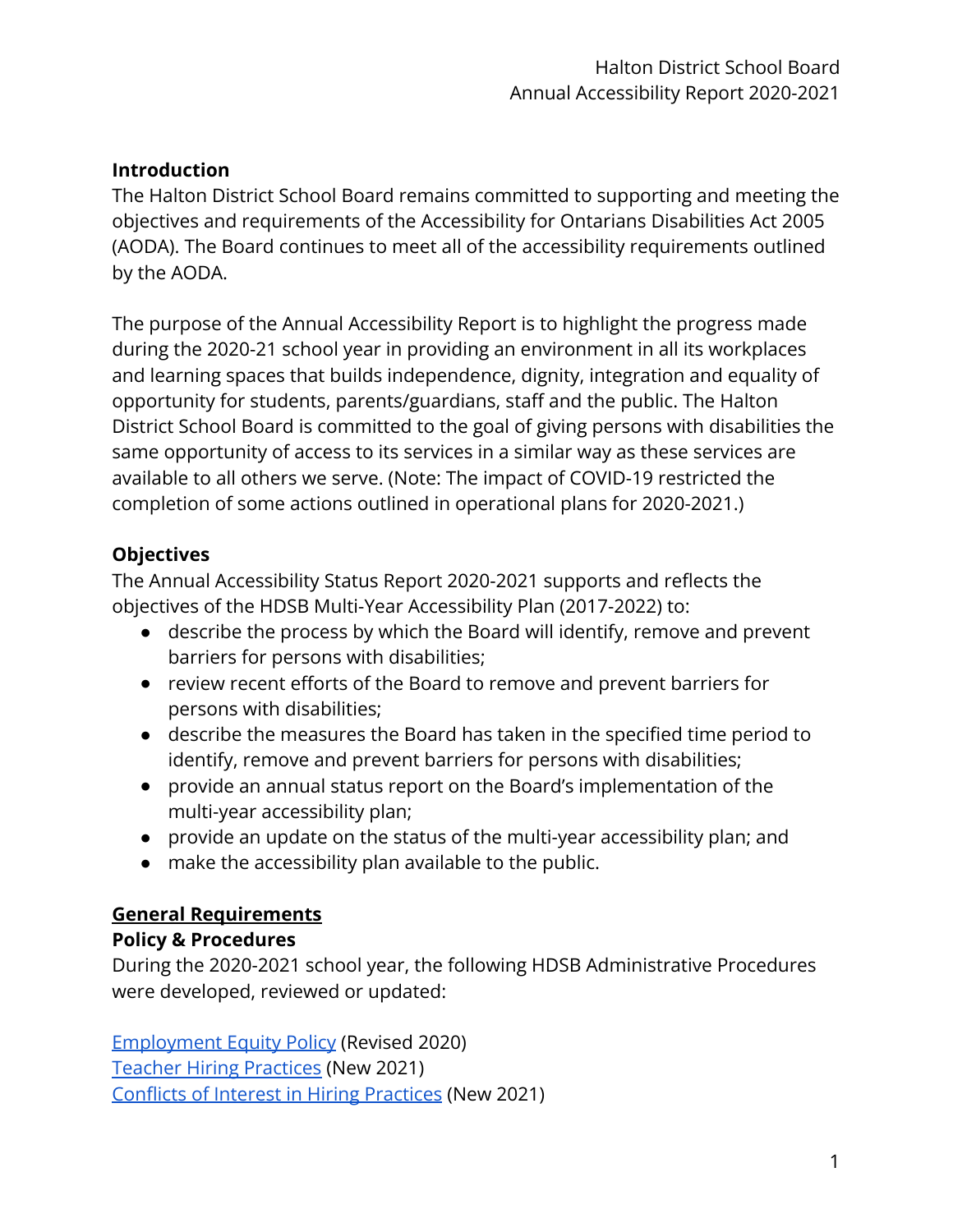[Accessibility Planning](https://www.hdsb.ca/our-board/Policy/AccessibilityPlanning.pdf) (Reviewed 2021 - Update in Progress) [Recruitment Accommodation](https://www.hdsb.ca/our-board/Policy/RecruitmentAccommodation.pdf) (Reviewed 2020) [Prescribed Use of Assistive Technology](https://www.hdsb.ca/our-board/Policy/PrescribedUseOfAssistiveTechnology.pdf) (Reviewed 2020)

# **Training**

Providing training about accessibility and inclusion is necessary in order to facilitate change. During the 2020-2021 school year, the following training opportunities were provided for HDSB employee and community groups:

Discriminatory & Harmful Language Protocol - Fall through Winter 2020/2021 Attendance, Accommodations, Disability Management Process

HDEAA - November 27, 2020 and February 5, 2021

CUPE - July 7, 2021

OCTU - April 23, 2021

The Ripple Effect Program - Available to All Staff - April to August 2021 Respectful Workplace Training - for Managers, Supervisors and School Administrators - Fall 2020

Equitable and Inclusive Recruitment and Selection practices for Administrators - Fall 2020

Anti-Bias training for all School Administrators, Superintendents, Senior Managers and Instructional Program Leaders - September 2020 New Teacher Hiring Practices for Administrators - Spring 2021 AODA Web Training for School Staff & Librarians - Fall 2020

Halton Student Transportation Services (HSTS)

The five bussing companies that comprise the HSTS consortium, providing service to HDSB students are required to provide the following training to every school bus driver annually:

AODA - Customer Service Standard Sensitivity Training Diversity Training

*Required Training:*

All school based staff completed *Accessibility Awareness Training* in the 2020 Fall Start-up online training.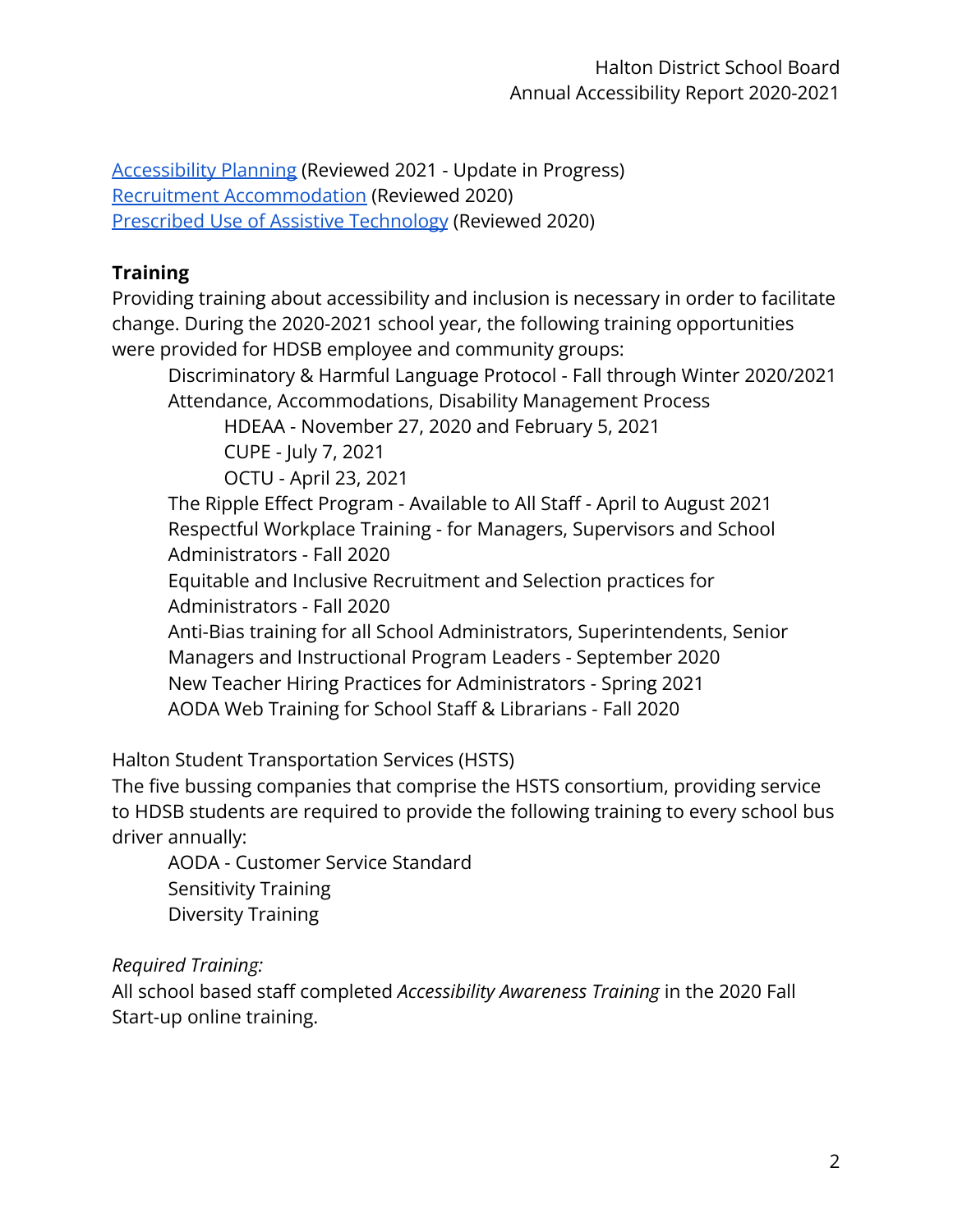# **Education (Students)**

Special Education Services continued to partner with community organizations and offer professional development learning opportunities to staff. Training sessions or professional development modules were delivered and made available to staff and families to build capacity. Learning and development opportunities in the 2020-2021 school year focused on staff development through videos, slide shows, after hours learning sessions and virtual conferences. We focused on the following areas to ensure our students have access to the academic, the physical and the social-emotional learning that happens:

- Deepening our understanding of alternative programs within the Community Pathways Program
- First year of Structured Reading Pilot for students with a learning disability completed (outcomes and data presented at SEAC September 14, 2021)
	- Developed video resources for Itinerant Resource Teachers (IRT) to reference for intervention strategies, as well as video lessons for the classroom teacher/IRT to use with students
	- Trained teachers of Learning Disability (LD) classes in Science of Reading strategies to embed in their program
	- Self-paced learning modules for all interested staff in Science of Reading strategies; delivered to 100 staff who registered for modules
- Collaborative Problem Solving training and certification opportunities
- Supporting students who are deaf and hard of hearing through technology and virtual learning.
- Assistive Technology support
	- Board wide PD Days for Educational Assistants focused on Boardmaker, Clicker and Communication programs
	- Providing digital PD resources for education staff such as activities, video tutorials, and instructional guides to support student learning.
	- Whole class learning sessions with students and staff to co-teach and co-plan to build student and staff capacity
- Exceptionality-specific resources for education offered through internal website for staff
- Assistive Technology Conferences (to grow use and understanding)
- Exceptionality-specific resources for educations (offered through myhdsb)

The Inclusive Design Framework continues to be embedded in language and lens when reviewing curriculum and programming.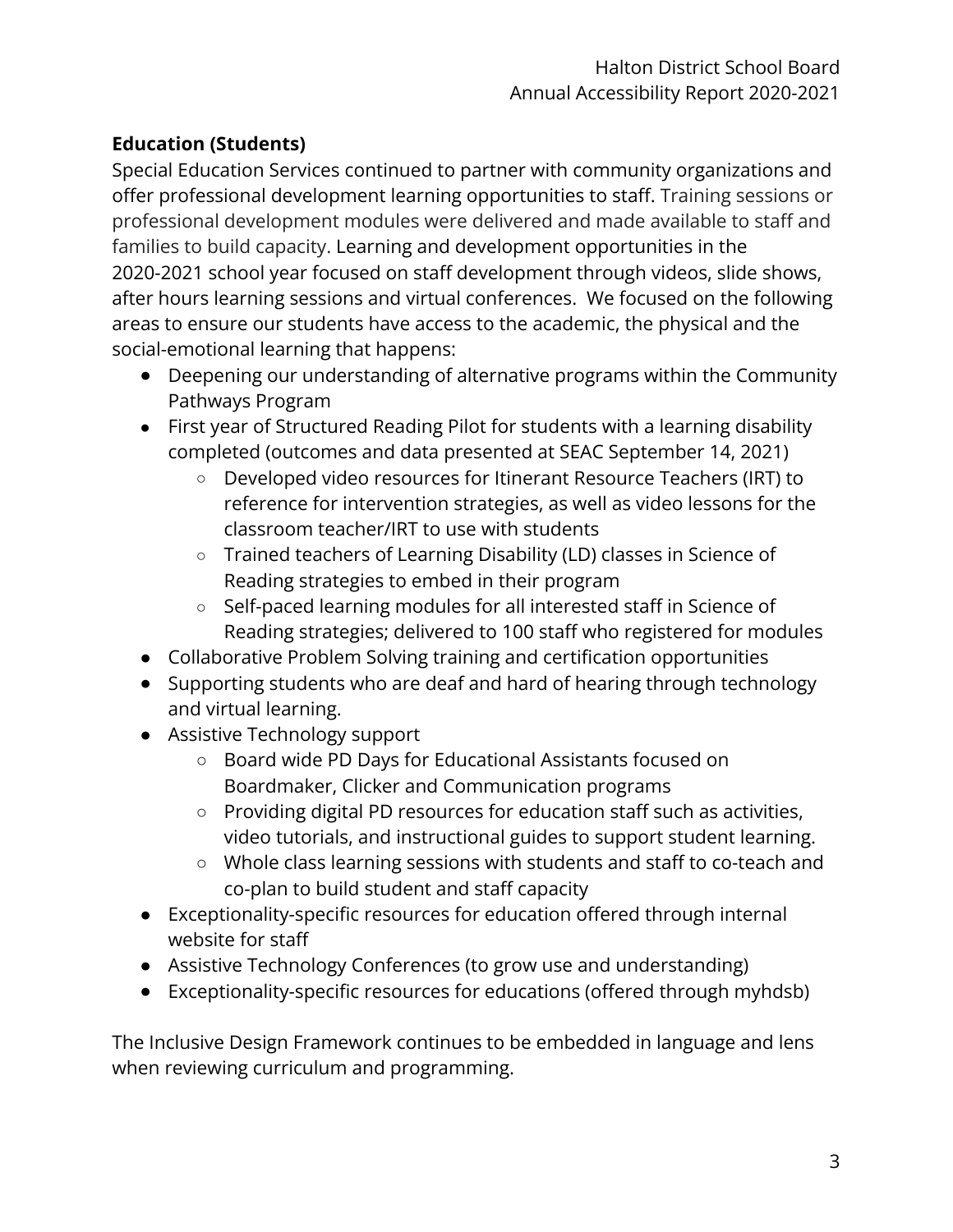The Special Education Services and Facilities Department have partnered with a collaborative lens to plan long-term for student needs when they start with HDSB. Standards are being developed for new schools building spaces for Life Skills. The departments continue to partner to build accessible outdoor spaces, sensory pathways and rooms.

### **Employment**

In Spring of 2021, the Human Resources Department in collaboration with stakeholders and other departments embarked on a Staff Census initiative. Information collected through the questionnaire pertained to demographic data of the current staffing complement, including persons who self-identify with a disability. Perceptual data relating to employees' well-being was also collected. The initiative will continue throughout 2021-2022 and the data collected will help guide next steps.

New hiring practices were introduced in Spring 2020 with a focus on diversity, perspectives, equity, fairness, and transparency. A new Administrative Procedure was introduced and the Employment Equity policy was revised. Drop-in training sessions were held for Principals to support the implementation and ensure understanding and the importance of the change.

The Staffing and Recruiting Department continues to improve upon equitable and inclusive selection processes, free of barriers. Written assessment questions have been accommodated for individuals by including a reader. The team continues to explore other methods for applicants with visual impairments. Digital interviews are now being offered as a new accommodation option. Accommodations continue to be offered through the recruiting process based on individual needs.

New accommodations for staff with medically-supported disabilities were explored and provided due to challenges presented by COVID-19. PPE-related accommodations were provided to remove virtual setting barriers or other barriers associated with COVID.

### **Information & Communication**

During the 2020-2021 school year, Communications and Information Services teams migrated all remaining school websites to the new Google Suite Sites platform and AODA standardized school template. In October 2020 joint training sessions were hosted by IT and the Communications Department for remaining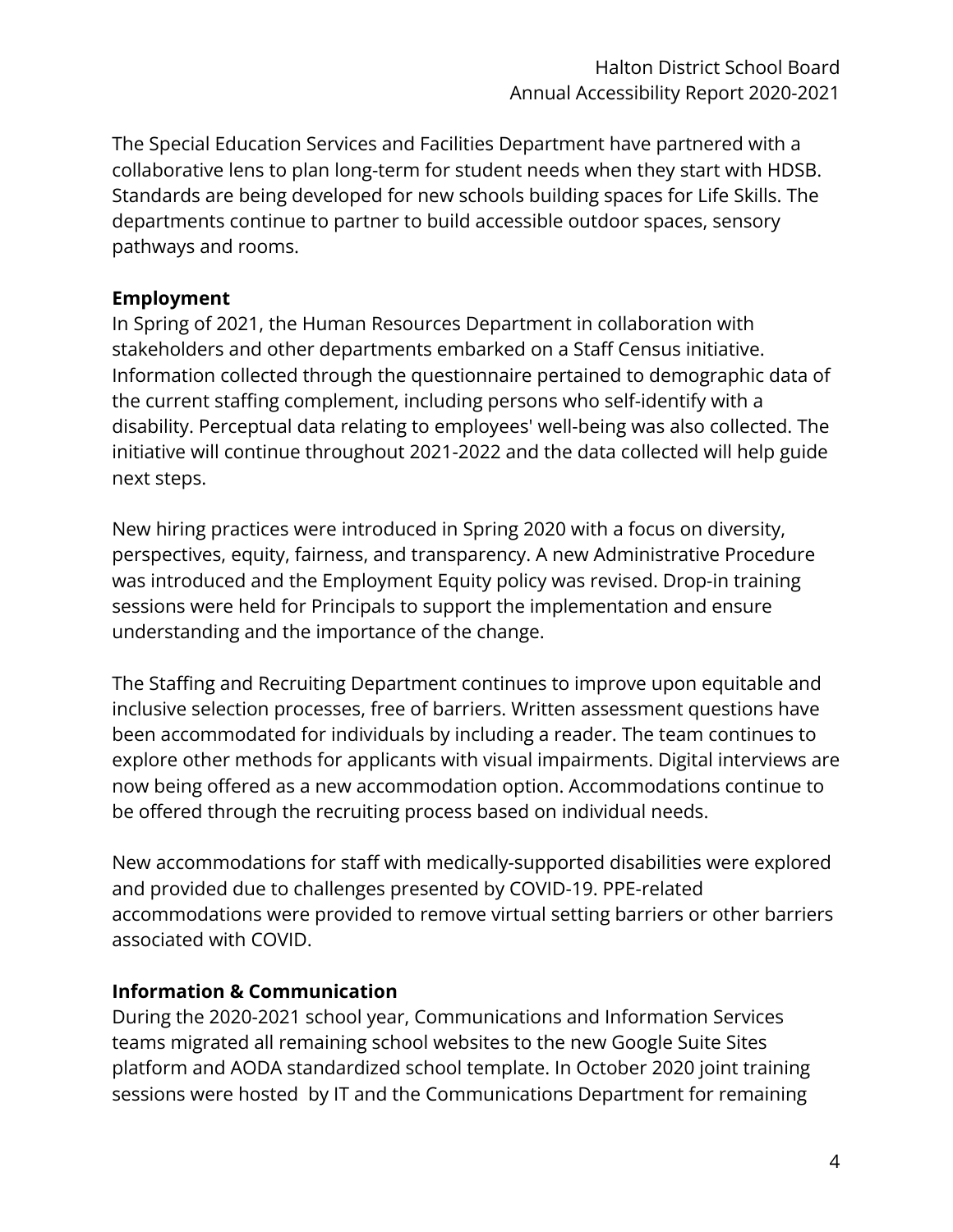school staff on AODA standard school websites. Ongoing AODA training and monitoring will continue.

AccessIBE (Accessibility software) has been fully implemented on the HDSB website and monitors accessibility. AccessiBE provides a monthly report which states that HDSB is now Level AA compliant as required by January 2021.

Library Technicians worked on updating school library websites based on AODA web training provided by the HDSB Communications Department. Additionally Library Services staff continues to promote accessible furnishings and library layouts during the development of new school libraries (e.g., Nelson, Elsie MacGill) and library renewal projects (e.g., Frontenac, Dr. Charles Best). Accessibility meetings have been re-initiated in Fall 2021.

Accessibility and safety in school libraries continues to be improved with the ongoing removal and replacement of the 84" tall freestanding shelving units.

Library Services annually communicates the AODA documentation in HDSB Libraries with all School Administrators in August/September. These documents were finalized in the 2019-2020 school year to support accessibility in school libraries and include:

Accessible eResources Accessible School Library Spaces Accessible Video Resources Providers of AODA Compliant Resources Provision of Accessible and/or Conversion-Ready Formats

The library accessibility documentation will be reviewed again in Fall 2022. Updated documentation will be shared with library staff.

The Communications Department has identified various methods of communication tools, including newsletters, email, and teacher websites. Next steps will include confirming the accessibility levels of each tool and identifying the challenges, needs, and compliance levels of the communication methods.

### **Built Environment**

The following barrier-free projects were completed by the Facilities Department in the 2020-2021 school year: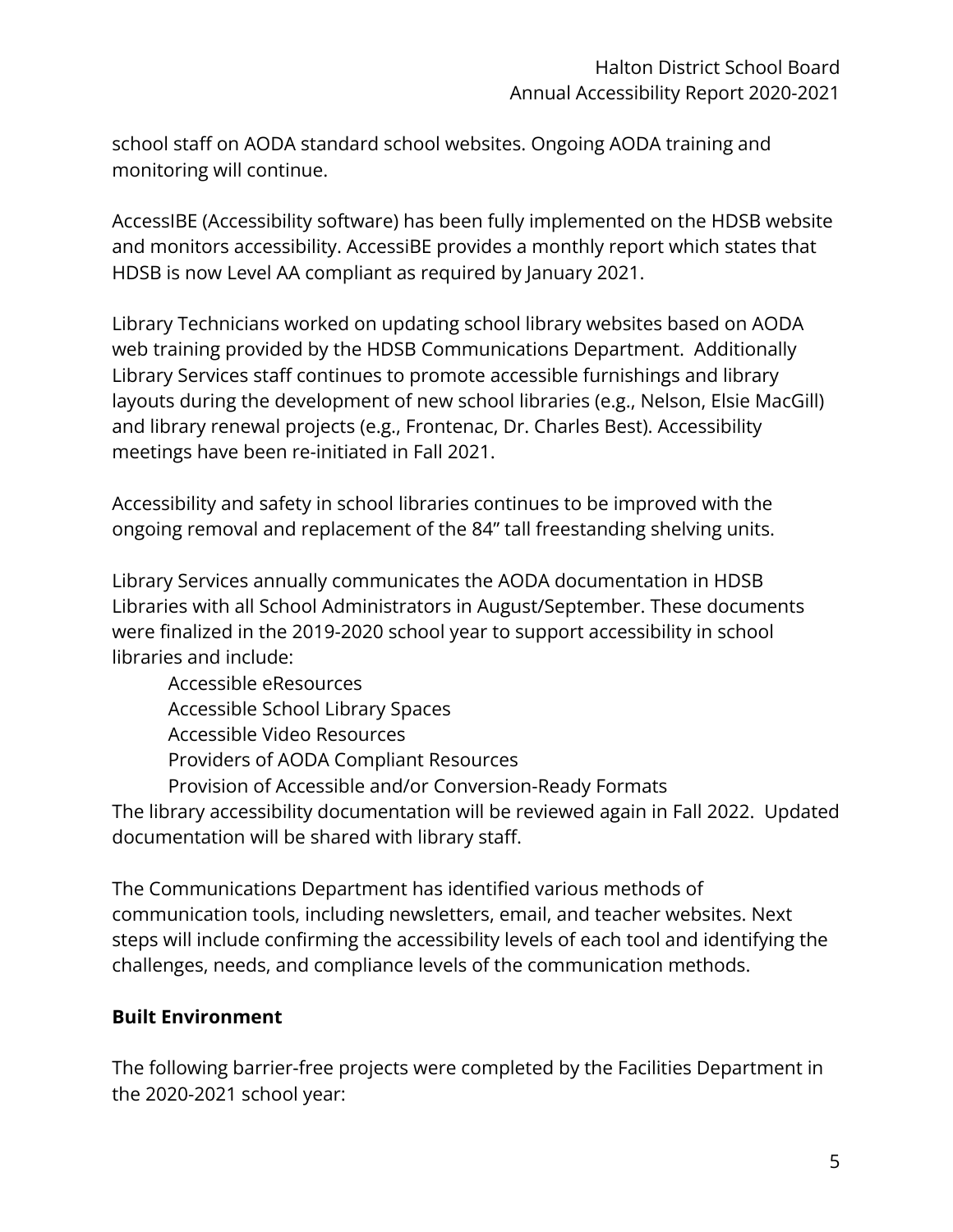Accessible washroom upgrades were completed at Eastview PS, Glen Williams PS, Nelson HS, River Oaks PS, and Sir E. Macmillan PS with a universal washroom being added at Nelson.

A new elevator was added at Nelson, and elevator renewal was completed at White Oaks North.

Fire alarm upgrades complete with visual strobes were installed at Pine Grove and W.I. Dick.

Barrier free access improvements (ramps and site enhancements) were completed at Rolling Meadows and T.A. Blakelock front entrance.

Leveraging the Covid Resilient Infrastructure Fund Stream (CVRIS) from the provincial and federal government, 56 new accessible outdoor learning spaces have and will continue to be constructed within the region.

Building on the success of the Nelson Community Pathways Program (CPP) outdoor space, significant enhancements supporting accessibility and CPP were completed at T.A. Blakelock through CVRIS and other capital resources.

As outdoor spaces continue to be created and revitalized, the Facility Services Department will continue to work with teachers, students, and the Accessibility Committee to apply an accessibility lens and incorporate recommendations in the upgrades.

In addition to the physical environment upgrades by the Facilities Department, White Oaks Secondary School created and finalized a fully accessible fitness room, which was created ensuring the space was free of barriers and supported accessibility needs.